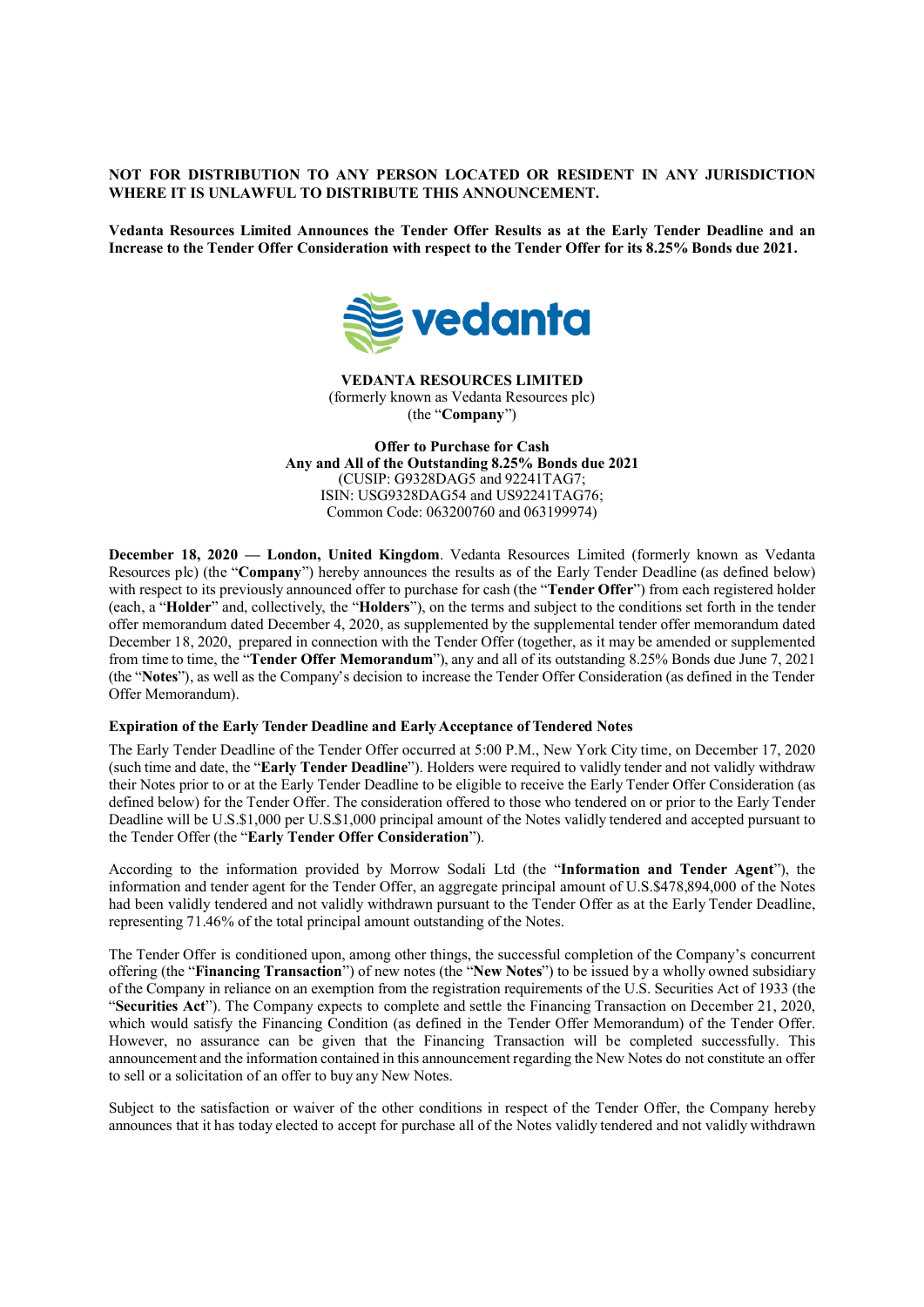on or prior to the Early Tender Deadline (the "**Early Acceptance Date**") and will pay the Early Tender Offer Consideration for the Notes validly tendered and accepted for purchase at the Early Acceptance Date on the Early Payment Date (as defined herein). As such, the settlement date for the Notes which were validly tendered and not validly withdrawn on or prior to the Early Tender Deadline is expected to be December 22, 2020 (the "**Early Payment Date**"), subject to the terms and conditions described in the Tender Offer Memorandum. In addition to the Early Tender Offer Consideration, Holders will also receive accrued and unpaid interest, and additional amounts, if any, in respect of any Notes purchased in the Tender Offer from, and including the last interest payment date to, but excluding, the Early Payment Date.

The Company will arrange for cancelation of all Notes validly tendered and not validly withdrawn on or prior to the Early Tender Deadline and accepted for purchase following purchase by the Company, and any Notes not validly tendered or accepted for purchase by the Company will remain outstanding and accrue interest in accordance with their terms.

Concurrently with the Early Tender Deadline, the withdrawal deadline for tendered Notes to be validly withdrawn (the "**Withdrawal Deadline**") has also passed. As a result, any Notes validly tendered on or after the Withdrawal Deadline and prior to the Expiration Time (as defined below) may not be withdrawn. Any such Notes validly tendered and accepted for exchange after the Early Tender Deadline will be eligible to receive the Tender Offer Consideration (as defined in the Tender Offer Memorandum) principal amount and will not be eligible to receive the Early Tender Offer Consideration.

# **Increase of Tender Offer Consideration**

In addition, the Company hereby announces its decision to increase the Tender Offer Consideration (as defined in the Tender Offer Memorandum) from (i) U.S.\$980 per U.S.\$1,000 principal amount of Notes that are validly tendered at or prior to the Expiration Time (as defined below) but after the Early Tender Deadline that are accepted for purchase pursuant to the Tender Offer to (ii) U.S.\$999.0 per U.S.\$1,000 principal amount of Notes that are validly tendered at or prior to the Expiration Time but after the Early Tender Deadline that are accepted for purchase pursuant to the Tender Offer. All other terms of the Tender Offer are expected to remain unchanged.

As previously contemplated by the terms of the Tender Offer Memorandum, in addition to payment of the Tender Offer Consideration, the Company will also pay accrued and unpaid interest on each of the Notes that are validly tendered at or prior to the Expiration Time but after the Early Tender Deadline that are accepted for purchase pursuant to the Tender Offer up to, but excluding, the Final Payment Date (as defined below) in respect of such Notes.

The Expiration Time of the Tender Offer will be 11:59 P.M., New York City time, on January 4, 2021, unless extended or earlier terminated (the "**Expiration Time**"). The Final Payment Date is expected to be January 6, 2021 (the "**Final Payment Date**"), or two business days following the Expiration Time.

The deadlines set by any intermediary or clearing system will be earlier than the deadlines set out above.

The Company will announce the aggregate principal amount of Notes tendered as at the Expiration Time, whether the conditions to the Tender Offer have been satisfied or waived, the principal amount of Notes accepted for purchase by the Company and the aggregate principal amount of Notes that will remain outstanding following completion of the Tender Offer as soon as reasonably practicable following the Expiration Time.

# **Holders are advised to read carefully the Tender Offer Memorandum, available on the Tender Offer Website, for full details of and information on the procedures for participating in the Tender Offer.**

# **Cautionary Note Concerning Forward-Looking Statements**

This announcement contains both historical and forward-looking statements within the meaning of Section 27A of the Securities Act and Section 21E of the Exchange Act. These forward-looking statements are not historical facts, but only predictions and generally can be identified by use of statements that include phrases such as "will," "may," "should," "continue," "anticipate," "believe," "expect," "plan," "appear," "project," "estimate," "intend," or other words or phrases of similar import. Similarly, statements that describe the Company's objectives, plans or goals also are forward-looking statements. These forward-looking statements are subject to risks and uncertainties which could cause actual results to differ materially from those currently anticipated. The forward-looking statements included in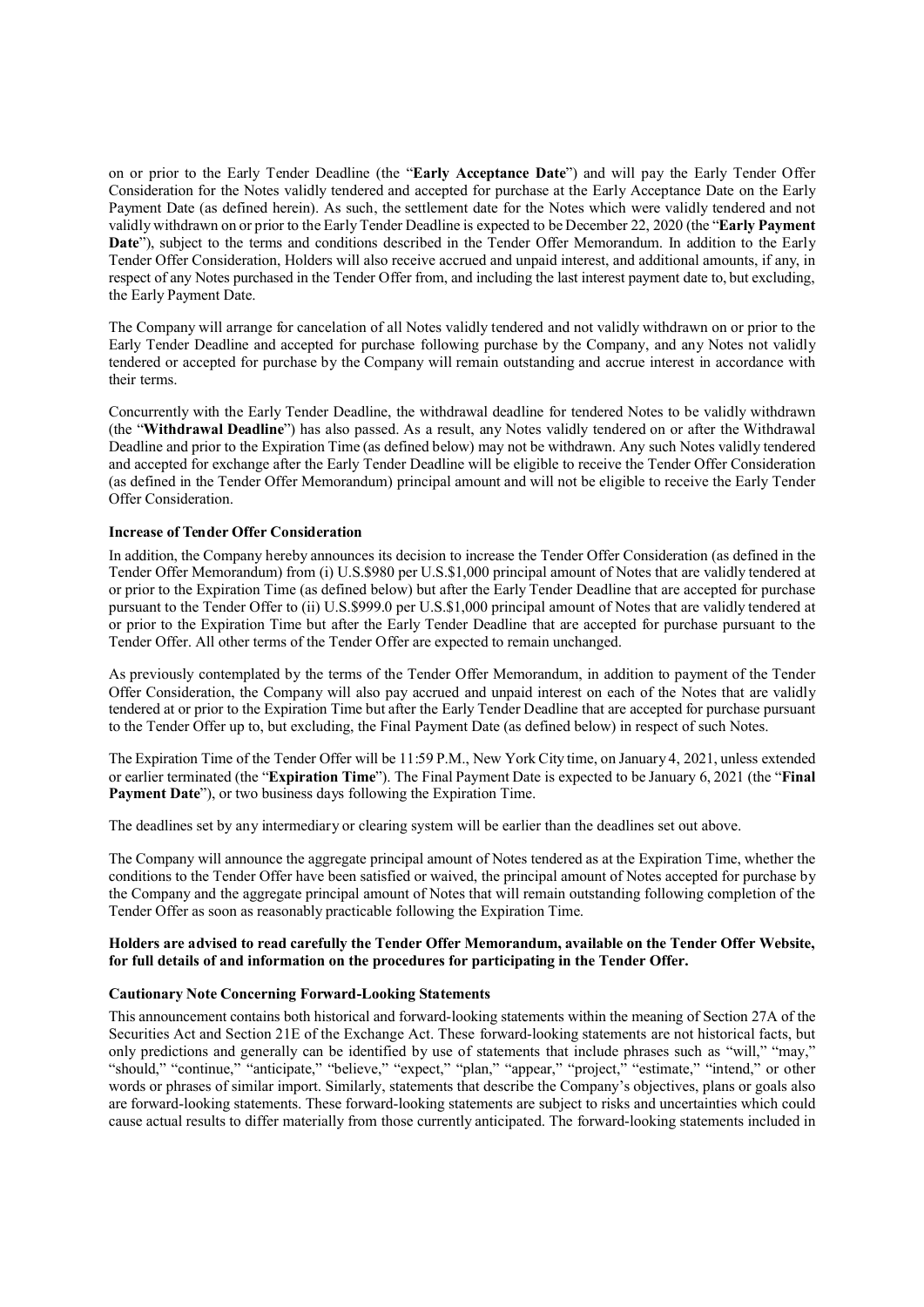this announcement are made only as of the date of this announcement, and the Company undertakes no obligation to update publicly these forward-looking statements to reflect new information, future events or otherwise. In light of these risks, uncertainties and assumptions, the forward-looking events might or might not occur. The Company cannot assure you that projected results or events will be achieved.

# **About the Company**

Vedanta Resources Limited (formerly known as Vedanta Resources plc) is a globally diversified metals and mining, oil and gas and power generation company. The Company, together with its subsidiaries, is primarily engaged in oil and gas, zinc, copper, iron ore, lead, silver, steel, aluminium, commercial power generation, glass substrate, and port operation businesses. While the Company's businesses are principally located in India, it also has operations in Zambia, Namibia, South Africa, the UAE, Japan, South Korea and Taiwan.

The Company was incorporated and registered in the United Kingdom as a private company limited by shares under the name Angelchange Limited on April 22, 2003 with the registration number 04740415. On November 20, 2003, the Company re-registered as a public limited company under the United Kingdom Companies Act 1985 and changed its name to Vedanta Resources plc. On October 1, 2018, the Company delisted from the London Stock Exchange and re-registered as a private limited company and changed its name to Vedanta Resources Limited.

## **Investor Relations Contacts**

| Names: | James Cartwright<br>Suruchi Daga<br>Shweta Arora |
|--------|--------------------------------------------------|
| Phone: | +44 207 499 4732<br>+91 95384-53097              |
| Email: | vedantaltd.ir@vedanta.co.in<br>ir@vedanta.co.in  |

## **Disclaimer**

The Tender Offer is being made solely pursuant to, and will be governed by the terms and conditions of, the Tender Offer Memorandum. This announcement is for informational purposes only and is neither an offer to purchase nor a solicitation of an offer to sell any securities (including, without limitation, the New Notes being offered separately from, but concurrently with, the Tender Offer).

THE TENDER OFFER MEMORANDUM SHOULD BE READ CAREFULLY BEFORE A DECISION IS MADE WITH RESPECT TO THE TENDER OFFER. NONE OF THE COMPANY, THE INFORMATION AND TENDER AGENT, THE TRUSTEE OR THE DEALER MANAGERS MAKES ANY RECOMMENDATION AS TO WHETHER OR NOT HOLDERS SHOULD TENDER THEIR NOTES.

The Tender Offer does not constitute, and may not be used in connection with, an offer or solicitation by anyone in any jurisdiction in which such offer or solicitation is not permitted by law or in which the person making such offer or solicitation is not qualified to do so or to any person to whom it is unlawful to make such offer or solicitation. Securities may not be offered or sold in the United States or to, or for the account or benefit of U.S. persons absent registration pursuant to the Securities Act, or an exemption from registration. Any public offering of securities to be made in the United States will be made by means of an offering circular that will contain detailed information about the Company and its management, as well as financial statements. If a jurisdiction requires the Tender Offer to be made by a licensed broker or dealer, and any of the Dealer Managers or any of their respective affiliates is such a licensed broker or dealer in such jurisdictions, the Tender Offer shall be deemed to be made by such Dealer Manager or such affiliate (as the case may be) on behalf of the Company in such jurisdiction.

The New Notes referred to herein have not been and will not be registered under the Securities Act, or any state securities laws of the United States, and may not be offered or sold in the United States absent registration or an applicable exemption from the registration requirements of the Securities Act and applicable state laws. The Company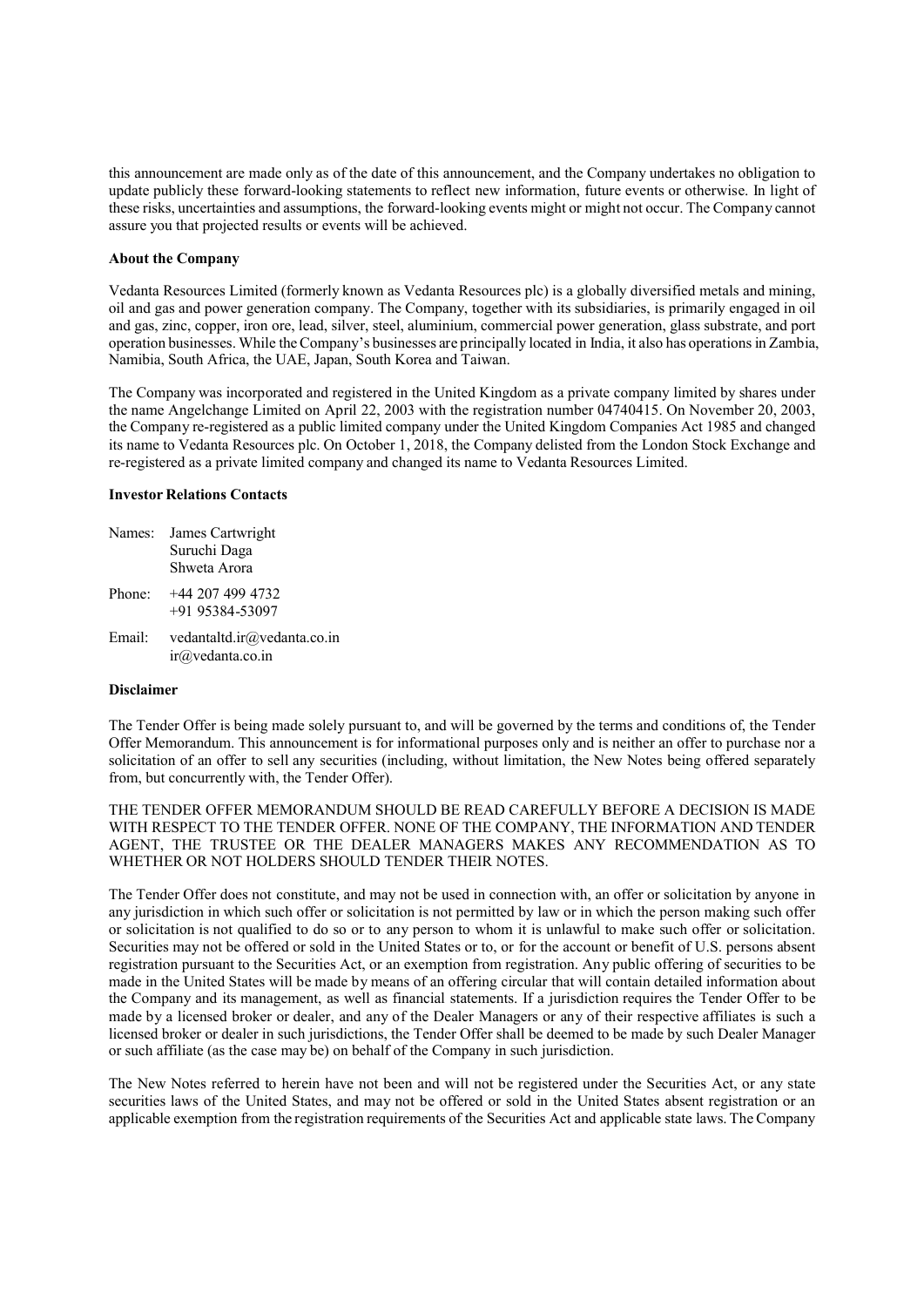has no intent to register any such securities in the United States or any other jurisdiction. The New Notes will only be offered in the United States to qualified institutional buyers under Rule 144A under the Securities Act and outside the United States to non-U.S. persons under Regulation S under the Securities Act.

The Tender Offer is not being made in any Member State of the European Economic Area or in the United Kingdom, other than to persons who are "qualified investors" as defined in Regulation (EU) No 2017/1129 (as amended, the "**Prospectus Regulation**"), or in other circumstances falling within Article 1(4) of the Prospectus Regulation.

The Tender Offer is not being made, and has not been approved, by an authorized person for the purposes of section 21 of the Financial Services and Markets Act 2000 (the "**FSMA**"). Accordingly, the Tender Offer is not being made to the general public in the United Kingdom. This communication is exempt from the restriction on financial promotions under section 21 of the FSMA on the basis that it is only directed at and may be communicated to (1) those persons who are existing members or creditors of the Company or other persons within Article 43 of the Financial Services and Markets Act 2000 (Financial Promotion) Order 2005, and (2) to any other persons to whom this communication may lawfully be communicated.

Neither this announcement nor the Tender Offer Memorandum constitutes an offer to sell, offer to purchase, or a solicitation to sell or a solicitation to purchase or subscribe for securities (whether to the public or by way of private placement) within the meaning of the Indian Companies Act, 2013, (including anyrules made thereunder), as amended from time to time, (the "**Companies Act**"), the Securities and Exchange Board of India (Listing Obligations and Disclosure Requirements) Regulations, 2015, the Securities and Exchange Board of India (Issue of Capital and Disclosure Requirements) Regulations, 2018, and the Securities and Exchange Board of India (Issue and Listing of Debt Securities) Regulations, 2008, as amended from time to time, or other applicable laws, regulations and guidelines of India. Neither this announcement nor the Tender Offer Memorandum is an offer document or a prospectus or a private placement offer letter or an offering circular under the Companies Act.

Each Holder participating in the Tender Offer will be deemed to give certain representations in respect of the jurisdictions referred to above and generally as set out in "*Procedures for Tendering Notes*" in the Tender Offer Memorandum. Any tender of Notes for purchase pursuant to the Tender Offer from a Holder that is unable to make these representations will not be accepted. Each of the Company and the Information and Tender Agent reserves the right, in its absolute discretion, to investigate, in relation to any tender of Notes for purchase pursuant to the Tender Offer, whether any such representation given by a Holder is correct and, if such investigation is undertaken and as a result the Company determines (for any reason) that such representation is not correct, such tender of Notes shall not be accepted.